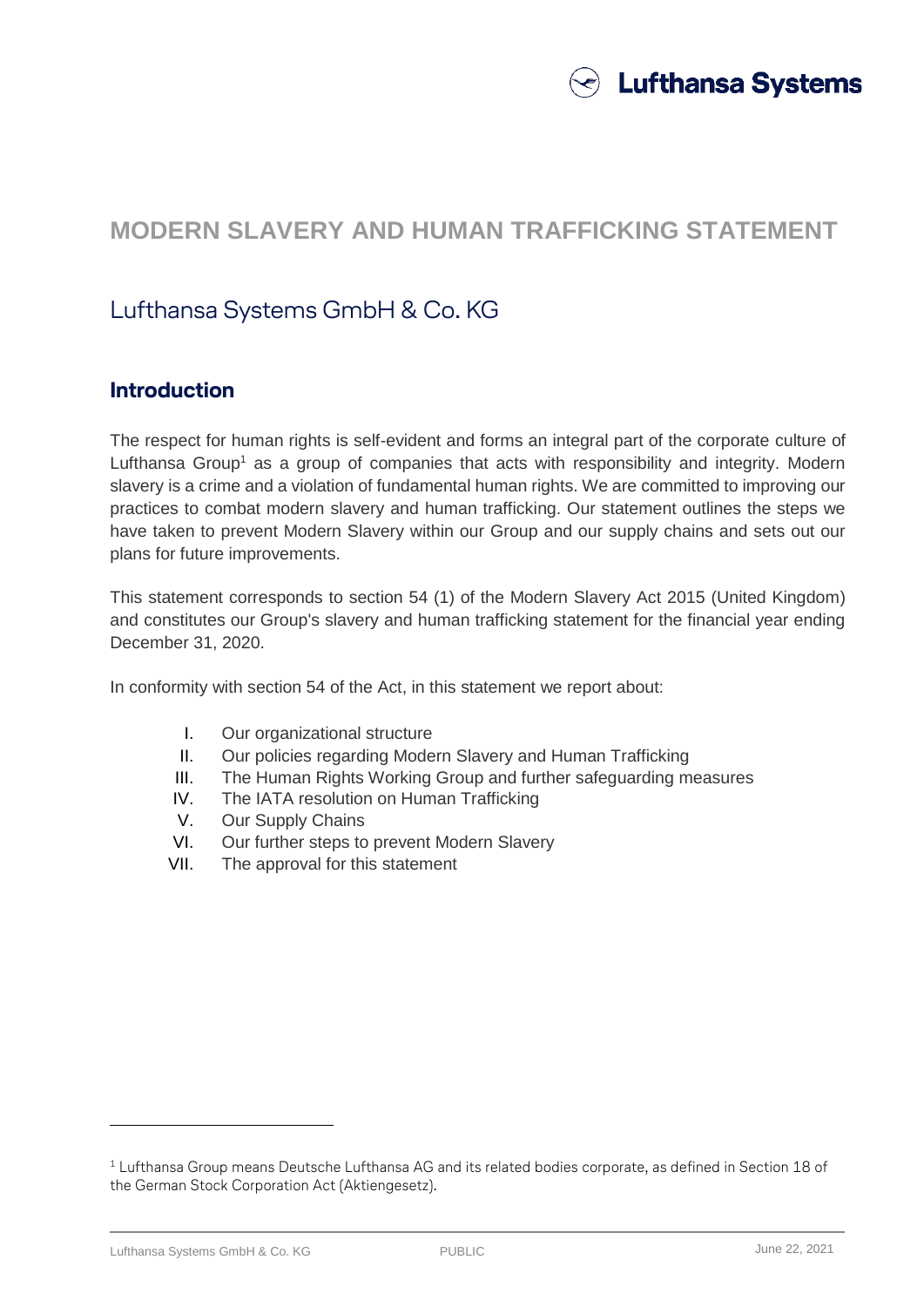

#### **I. Our organisational structure**

Lufthansa Systems GmbH & Co. KG is part of the Lufthansa Group. The Lufthansa Group is an aviation group with worldwide operations and 110,065 employees and more than 532 subsidiaries and equity investments as of December 31<sup>th</sup> 2020.

The portfolio of Lufthansa Group comprises the business segments Network Airlines, Eurowings and Aviation Services. All business segments rank among the leading providers in their respective industries.

#### Network Airlines

The Network Airlines segment comprises Lufthansa, SWISS, Austrian Airlines and Brussels Airlines. With their multi-hub strategy, the Network Airlines offer their customers a premium, highquality product and service, and a comprehensive route network combined with the highest level of travel flexibility.

#### **Eurowings**

The Eurowings business segment includes the flight operations of Eurowings and Eurowings Europe, as well as the equity investment in SunExpress. With Eurowings, the Lufthansa Group has an innovative offer for price-sensitive and service orientated customers in the structurally growing European direct traffic segment.

#### Aviation Services

The companies in the business segment Aviation Services are leaders in their worldwide markets and strengthen the portfolio of the Lufthansa Group. They include the business segments logistics, MRO and catering as well as other companies and Group functions.

Further information regarding the company's structure is described in detail on the Lufthansa Group's corporate website.

### **II. Our policies regarding Modern Slavery and Human Trafficking**

As a participant of the UN Global Compact since 2002, the Lufthansa Group attaches great importance in conducting its business in line with internationally acknowledged principles and is committed to embedding respect for human rights as an integral element of its corporate culture. The Group has a large unionized workforce represented by a number of different trade unions.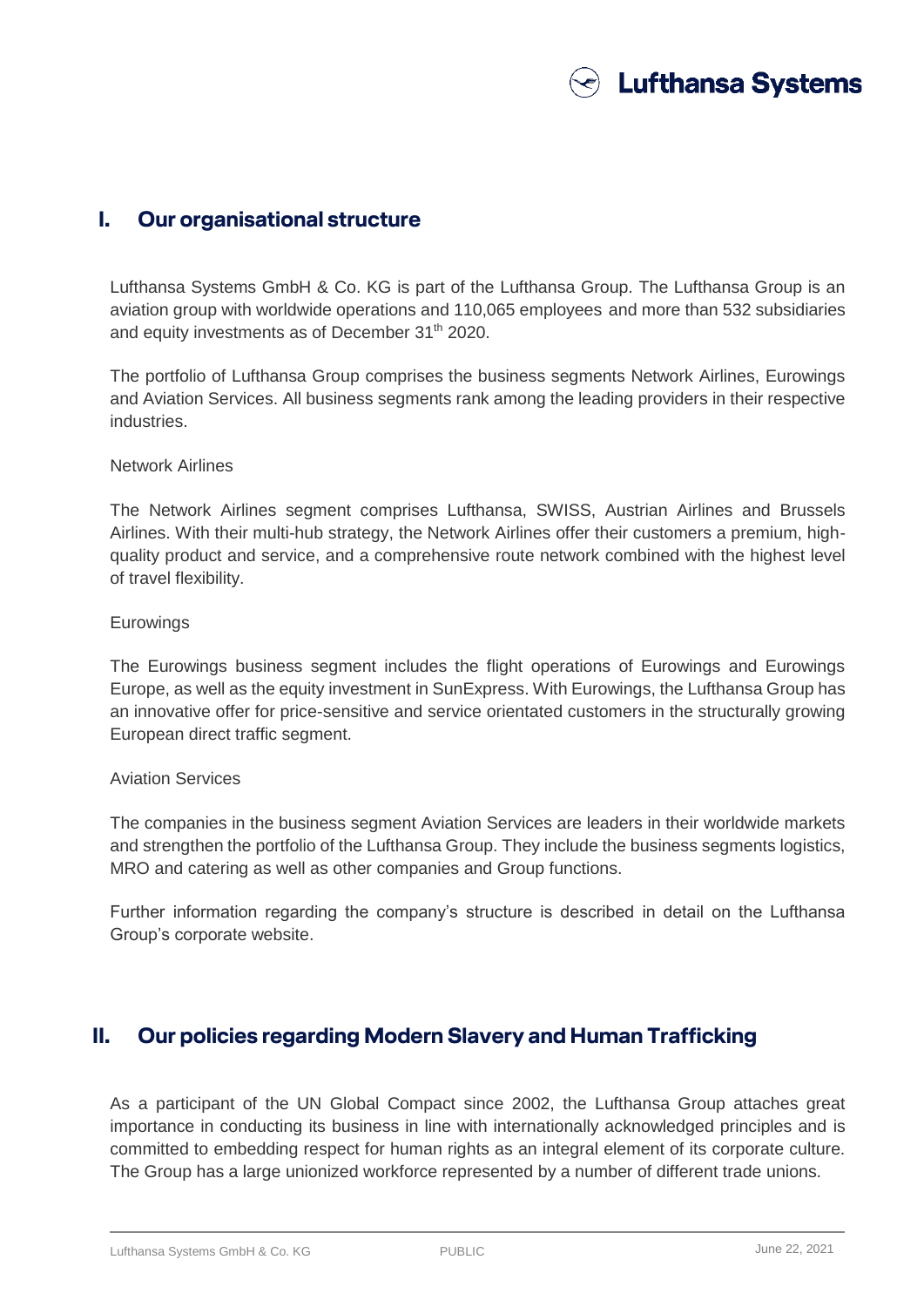

Our Group Companies consult with employee representative bodies, including trade unions and works councils.

The binding Code of Conduct documents the values, principles and standards of conduct of the Lufthansa Group. Point 6 expressly states, "We respect and uphold the dignity of our employees, customers, and business partners. In all our actions, we ensure that we act in accordance with human rights, the principles of the UN Global Compact, and recognize international labour and social standards. In particular, we reject child labour, forced labour, and exploitation or discrimination of any kind." The Code of Conduct is binding for all bodies, managers and employees of the Lufthansa Group.

The companies are obliged to identify human rights risks and report the type and number of suspicious incidents. Individual complaints can be made by third parties to the external ombudsman – confidentially if requested. Furthermore Lufthansa Group advanced their plans for installing an electronic reporting channel for whistleblowers in 2020. Employees of the Lufthansa Group can also report to their manager, human resources department or the employee representatives. A works agreement with regard to grievance procedures is already in place for all employees in Germany.

### **III. Our Human Rights Working Group and further safeguarding measures**

A Human Rights Working Group was established within the Human Resources and Legal Affairs Division of the Executive Board in 2017 and comprises of representatives from all relevant head office functions and Group companies that are potentially at risk. The project group monitors and discusses any potential high and extreme risk areas, incidents and actions in relation to human rights with the specific field of modern slavery. The Working Group meets generally twice a year to monitor the Group's progress in tackling modern slavery.

Based on an analysis carried out by Verisk Maplecroft, an advisory company with recently renewed contract, an overview of all Group companies operating in high-risk and extreme-risk countries was drawn up, i.e. countries where the risk of human rights violations are particularly high. The country overview is regularly updated and regular meetings serve to communicate information and develop a uniform, group-wide position and strategy. Managers and Human Resources departments at these companies are made aware of their duty of care to avoid human rights violations and the realization of risks due to modern slavery. A specific annex was added to the employment contracts with these managers. In addition, awareness is created by means of focused internal communication to all the employees in the Group. This includes a statement by the Executive Board member for Corporate Human Resources and Legal Affairs emphasizing the responsibility of the Lufthansa Group as a global company that respects human rights. In 2020 the responsibility for Human Rights Compliance within Lufthansa Group was transferred from the Human Resources department to the Legal department.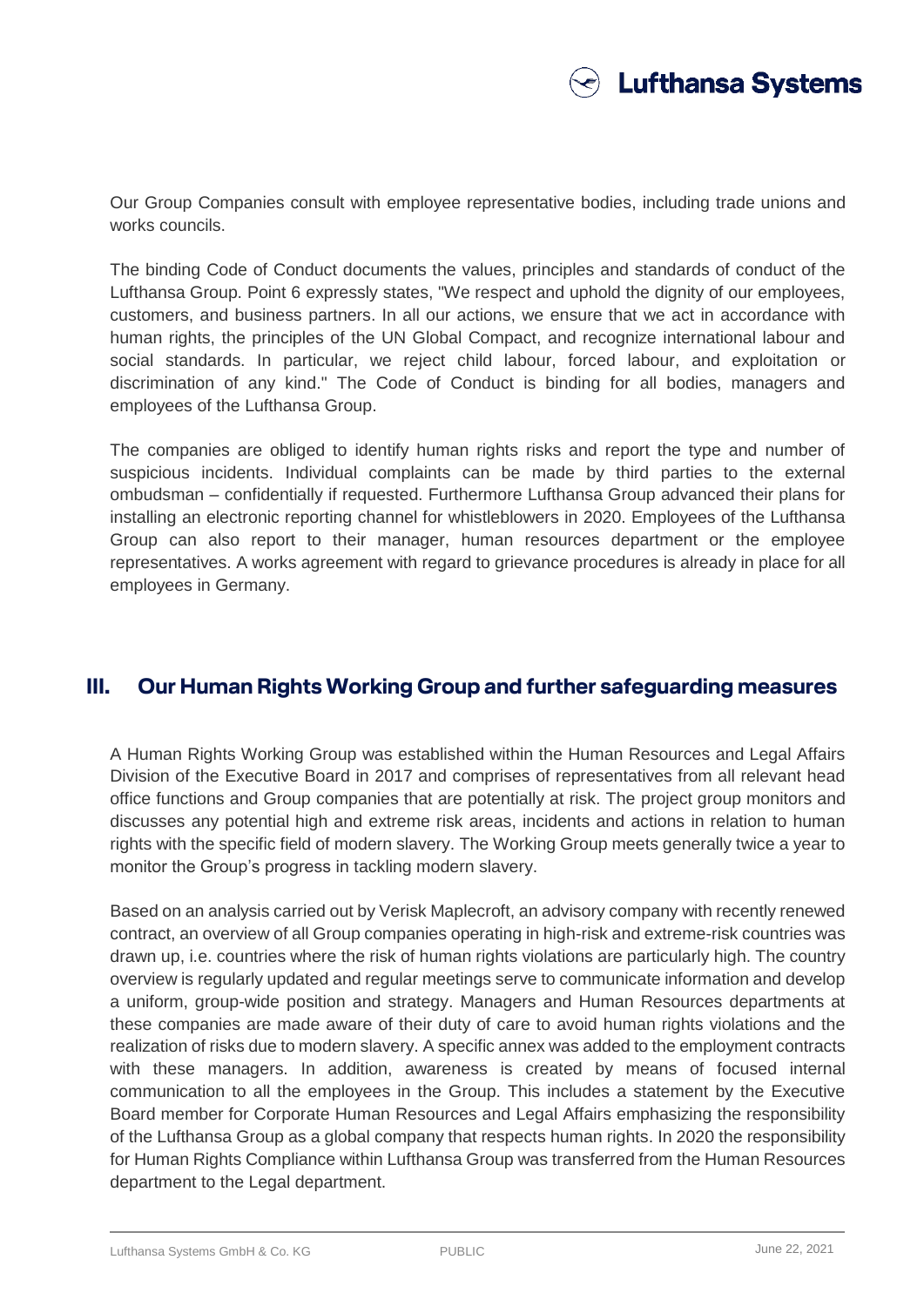

## **IV. The IATA resolution on Human Trafficking**

As a signatory to the IATA Resolution against Trafficking in Persons, ensuring an environment that is free from modern slavery and human trafficking is a matter of course for the Lufthansa Group. The legal prosecution of human trafficking is the responsibility of governments and national law enforcement agencies. Nevertheless, the Lufthansa Group is aware of the importance of this topic and recognizes that as an aviation company it can play a significant role in identifying potential criminal offences. It has therefore implemented a reporting process for flagging suspected cases of human trafficking.

In accordance with IATA recommendations, the Lufthansa Group has integrated the topic into regular pilot and flight attendant training in 2019. These employee groups are made particularly aware of potential signs of human rights violations. Due to the Corona pandemic, trainings have been paused temporarily in 2020. Steering and developing the management approach is the responsibility of the Anti-Human Trafficking Task Force, established in 2018, in which all Group companies and relevant Group Functions are represented.

# **V. Our Supply Chains**

To meet the standards the Lufthansa Group sets for the sustainability of its own production and products, the Lufthansa Group thus relies on close co-operation with suppliers who share and implement these standards. This approach is also part of the Lufthansa Group's Code of Conduct. The Lufthansa Group expects from its suppliers that they fully comply with current law, guidelines and regulations concerning fair competition, integrity and responsible practices.

The Group procurement policy includes the obligation to assume social and ecological responsibility. It is to be understood as an overriding specification for all procurement guidelines at the Group companies. In addition, it serves as a handbook for buyers and all employees with contacts in the procurement markets. Among other considerations it is expected that these obligations are included in contracts with suppliers:

- to comply with the ten principles of the UN Global Compact;
- to comply with the four basic principles of the International Labour Organisation (ILO);
- to consent to announced and unannounced audits by companies of the Lufthansa Group;
- to accept the termination of the contract in the event that these contractual obligations are breached.

By imposing these obligations, the Lufthansa Group endeavors to ensure responsible practices by its direct suppliers and so to meet its own standards for corporate responsibility. The Lufthansa